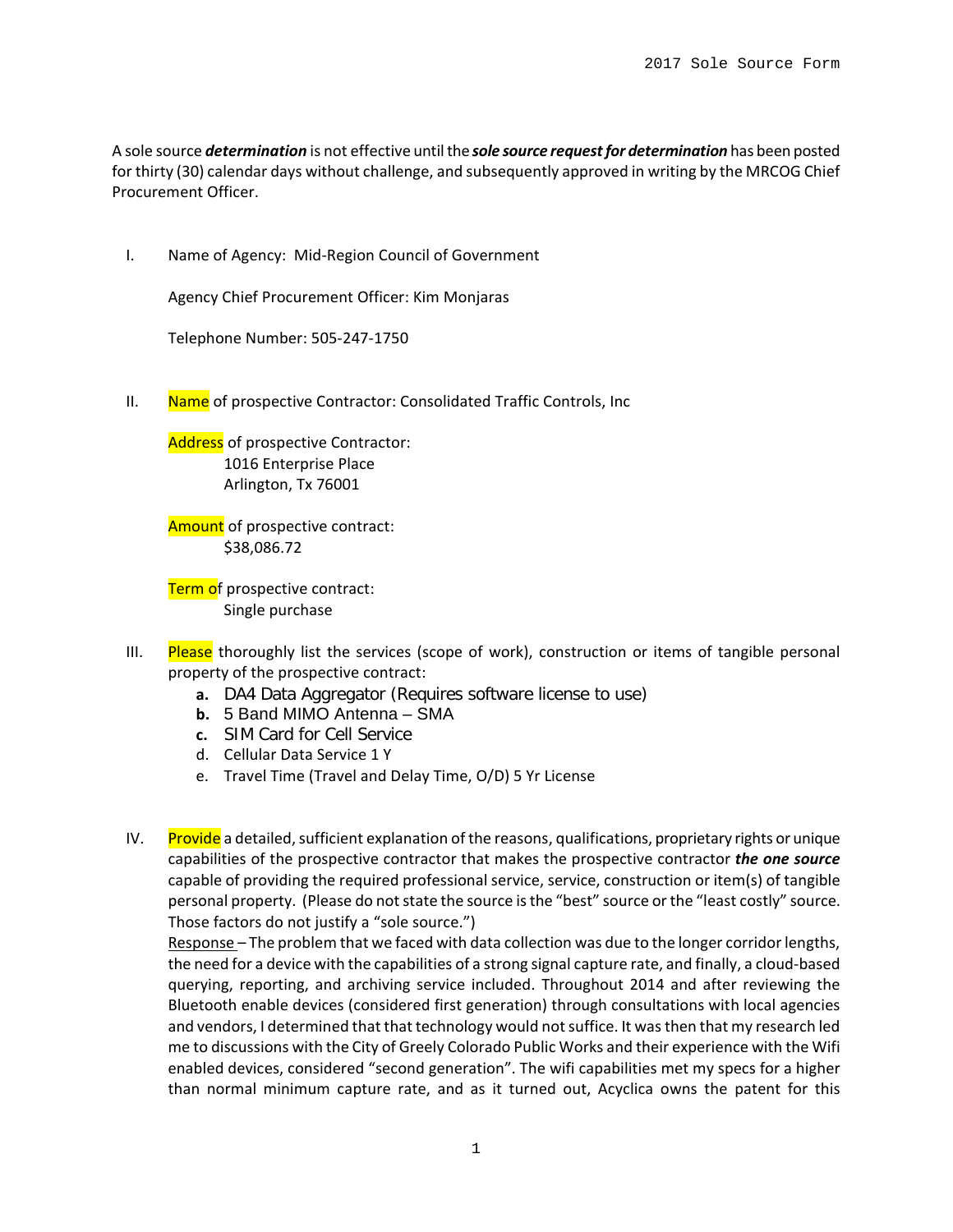communication technology as included in the Roadtrend and DA series devices. Also included with the Acyclica product line is the cloud-based querying, reporting, and archiving capabilities. We needed a minimum of 25% capture rate, se devices are additional and will complement the same type of devices that we already have deployed and that are in operation for the purpose of collecting wifi-based travel time and speed data. The devices are uniquely able to collect this data under the required multi agency and sizable length of the corridors involved. Since the Roadtrend product, Acyclica, now owned by Flir, has improved the device naming it the DA 3000/4000. AM Signal in close partnership with Acyclica is uniquely qualified to support this endeavor given the nature of the data collection and support needs and the familiarity with the region including current involvement with the agency stakeholders involved. The data is shared by MRCOG with the member agencies including the City of Rio Rancho, City of Albuquerque, NMDOT, and Bernalillo County.

V. Provide a detailed, sufficient explanation of how the professional service, service, construction or item(s) of tangible personal property is/are *unique and how this uniqueness is substantially related to the intended purpose of the contract*.

Response - The Acyclica devices, for which AM Signal is the sole supplier for Acyclica and parent company Flir, utilize WiFi communications which are far superior to other competitorsthat rely on Bluetooth. Acyclica owns the patents (PN 9842495, 9349286) to this particular capability,

- VI. Explain why other similar professional services, services, construction or item(s) of tangible personal property *cannot* meet the intended purpose of the contract. Response – Bluetoad devices was also evaluated, and it was determined that as a package they did not include wifi, nor did they include with purchase the cloud-based data analysis, query, and archiving service. AM Signal is the sole supplier for Acyclica, who's wifi-based data collection form the basis of this data collection array. Also, the Acyclica devices include cloud-based data reporting. No other vender offers the Acyclica device.
- VII. Provide a narrative description of the agency's due diligence in determining the basis for the procurement, including procedures used by the agency to conduct a review of available sources such as researching trade publications, industry newsletters and the internet; reviewing telephone books and other advertisements; contacting similar service providers; and reviewing the State Purchasing Agent's vendor list. Include a list of businesses contacted (*do not state that no other businesses were contacted*), date of contact, method of contact (telephone, mail, e-mail, other), and documentation demonstrating an explanation of why those businesses could not or would not, under any circumstances, perform the contract; or an explanation of why the agency has determined that no businesses other than the prospective contractor can perform the contract.

Response – The needs of the corridor, ie, longer than standard roadway data collection lengths, necessitate the need for the WiFi based devices. Beginning in the spring of 2015, I had initiated a review of industry standards, trade publications, and conducted discussions with outside agency colleagues in Colorado and Arizona in review of roadside device capabilities. These discussions revealed that the Acyclica product was the only product that could integrate the necessary high level data collection capabilities as well as provide a cloud-based archiving, querying, and summary report feature. Contact was then made to Acyclica directly in July of 2015 via a presentation at an ITS New Mexico membership meeting and follow up communication with staff and representatives from Acyclica and AM Signal.